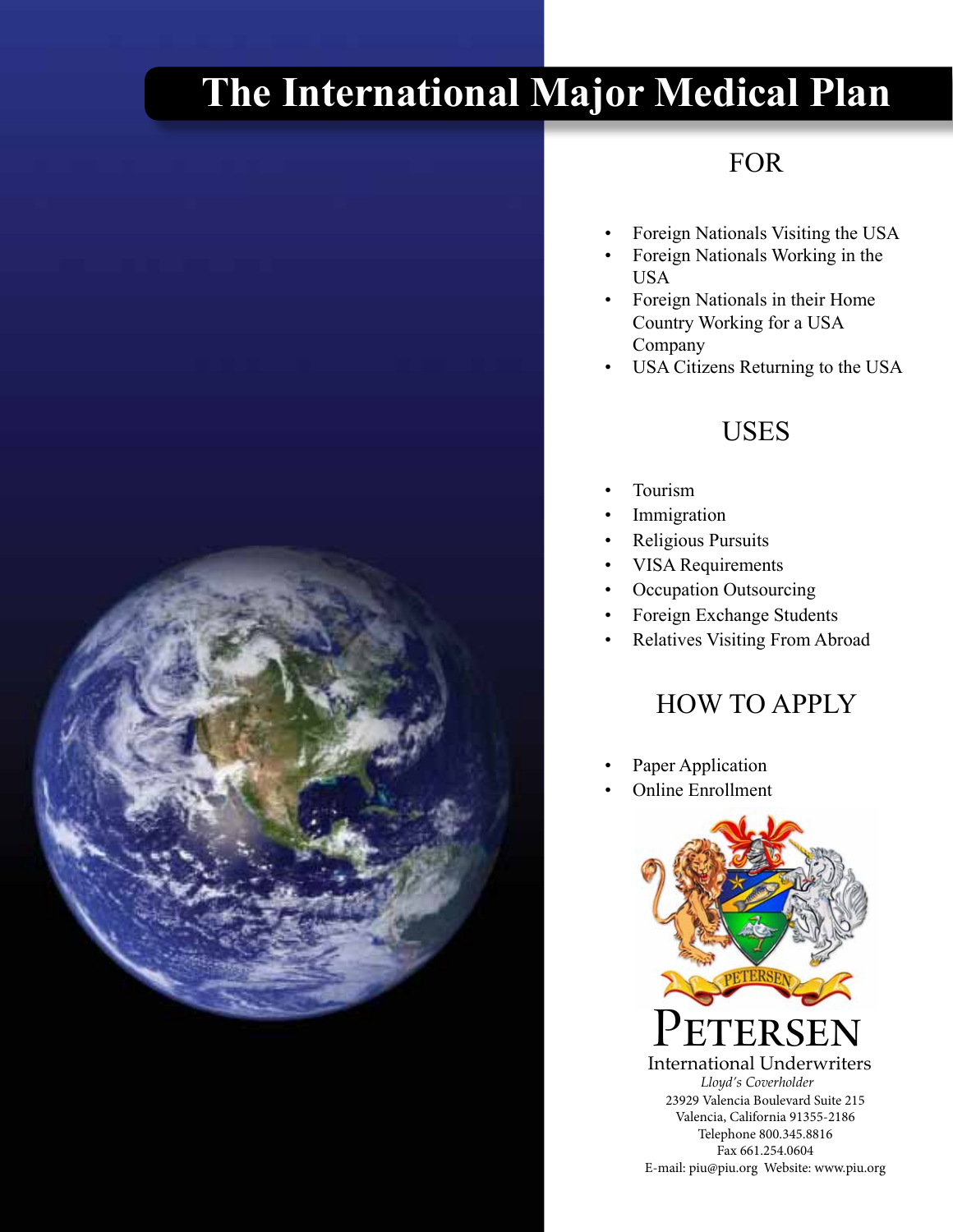

#### **Description of Available Benefits**

## **Choice of Deductible**

Age 0-69 \$100, \$250, \$500, \$1,000, \$2,500 or \$5,000 Age 70-79 \$1,000, \$2,500 or \$5,000 Age 80-84 \$2,500 or \$5,000

(Deductibles listed are per person, per policy period)

### **Maximum Benefit**

Age 0-69 up to \$1,000,000 Age 70-74 up to \$250,000 Age 75-79 up to \$100,000 Age 80-84 up to \$50,000

(Benefits listed are per person, per policy period)

#### **Description of Policy Benefits**

The insurance being described is a temporary major medical insurance plan. Eligible expenses caused by an illness or injury and incurred from any doctor or any hospital within a specified geographical area will be reimbursed to you. Benefits may be assignable directly to the providers once a claim has been validated.

### **Eligible Expenses**

**Hospital Expenses:** All medically necessary expenses while hospitalized.

**Physician Services:** All medically necessary expenses for treatment.

**Skilled Nursing Facilities:** All medically necessary expenses if confinement begins following a medically necessary hospital confinement of 3 days or longer.

**Home Health Care:** All medically necessary expenses if hospitalization would have been required if Home Health Care was not provided and the care is provided in accordance with a written plan established, approved and followed by a physician.

**Medical Evacuation:** All medically necessary expenses for stabilization and transportation to the facility nearest your home, which can provide the appropriate care up to \$100,000.

**Repatriation of Remains:** In the event of death, Underwriters will reimburse the cost of delivery of your remains to a mortuary nearest your home up to \$100,000.

**\$25,000 Accidental Death:** \$50,000 if accidental death occurs while riding as a passenger of a common carrier.

**Ambulance Services Expenses:** To and from a hospital within 100 miles in the same geographic area.

**Prescription Drugs:** Outpatient prescription medications covered up to a maximum of \$500.

**Emergency Return Home:** If, after you have departed, you learn of the death of an Immediate Family Member, or you learn of the substantial destruction of your home by fire, wind, flood, or earthquake, Underwriters shall reimburse you the cost of an economy one way air or ground transportation ticket for you to your home, up to a maximum of \$5,000.

**Trip Cancellation Benefit:** If within two weeks prior to your pre-paid ticketed or vouchered initial trip departure your entire trip must be cancelled due to 1) your death, illness or injury causing hospitalization or outpatient surgery, or 2) the death of an Immediate Family member, or 3) the substantial destruction of your home due to fire, wind, flood, or earthquake, any unused and nonrefundable portion of expenses shall be reimbursed up to a maximum of \$1,000, excess of \$100 each and every loss and excess of all other valid Insurances.

**Lost Luggage:** In the event that your checked on luggage is completely and totally lost, Underwriters shall reimburse you to a maximum of \$500, excess of any and all other valid and collectible coverages.

**Common Accident Provision:** In the event that you and any additional insured family members suffer injuries from the same accident, only one deductible shall be applied.

> This is not intended to be a complete outline of coverage. Actual wording may change without notice. Underwriters reserve the right to modify terms and benefits at time of underwriting.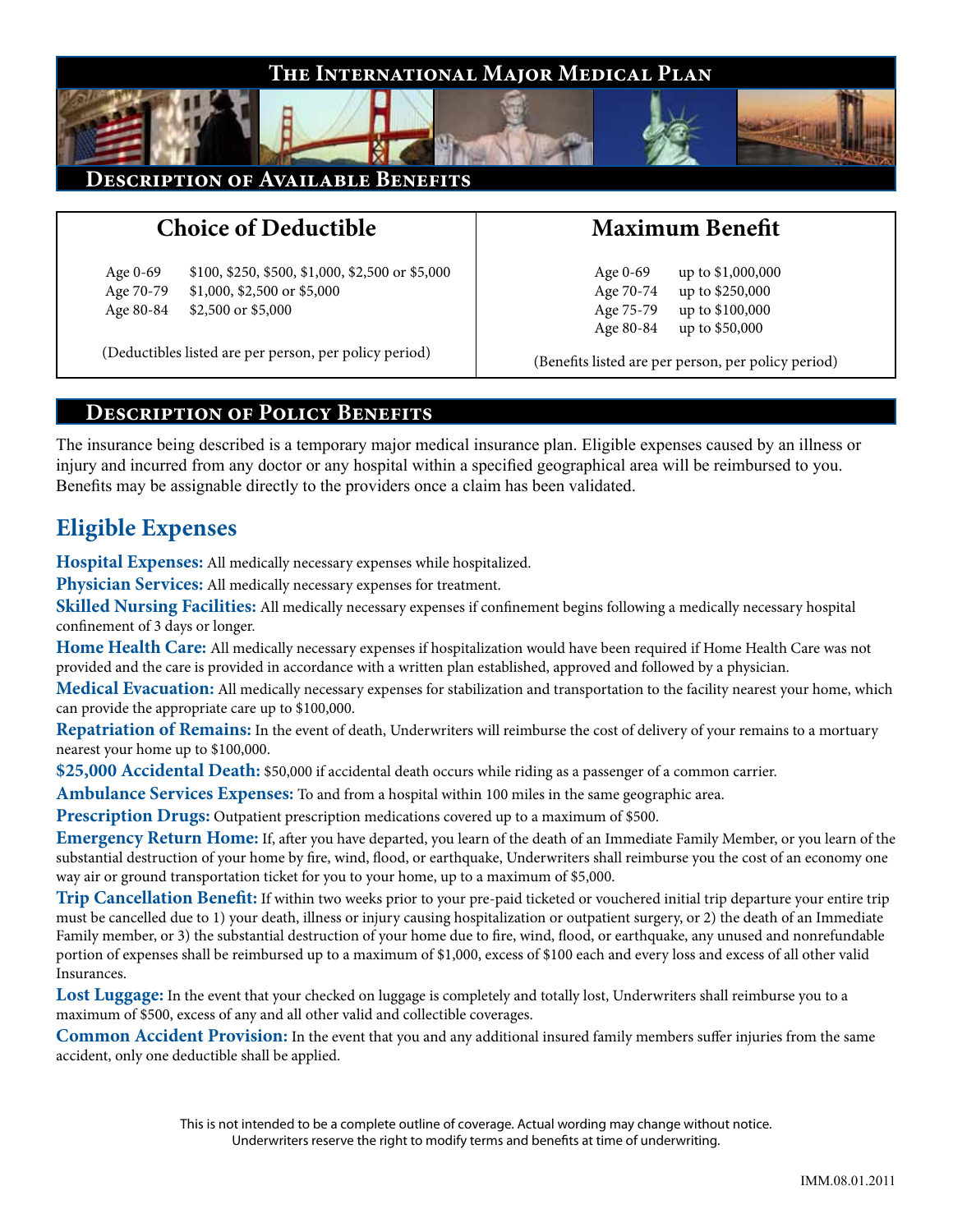



#### **Cardiac and Cancer Benefit Increase**

If you elect this option Underwriters will remove the \$25,000 limitation on cardiac and cancer related conditions and Underwriters will consider them to be the same as any other expense. This option is available only to individuals under the age of 60 and it does not waive the pre-existing condition exclusion.

#### **Sports or Activity Coverage**

If you elect this option, underwriters will reimburse you for eligible expenses which are incurred due to an injury resulting from the participation in a sport or activity that is specifically named on the Schedule of Coverage. Benefits up to a maximum of \$250,000 or the maximum benefit as stated in the schedule, whichever is lesser.

#### **War & Terrorism Coverage**

If you elect this option Underwriters will reimburse You for Eligible Expenses which are incurred as a result of Injuries or Illnesses sustained due to war/terrorism or act of war/terrorism. Injuries or Illnesses due to war/terrorism or act of war/terrorism involving the use or release of any nuclear weapon or device or chemical or biological agent, regardless of any contributory cause(s) are not covered with this optional benefit.





#### **Why Do I Need The International Major Medical Plan?**

Health care costs are different in the United States than other countries around the world. The United States health care system is principally funded through private insurance. Access to socialized health care is typically restricted to United States Veterans, Medicare recipients and legal residents using Medicaid. Reciprocity between some countries which both have socialized health care does not occur in the United States.

#### **Examples of Coverage**

- A Foreign National visiting the USA.
- A USA Citizen who is temporarily unable to purchase domestic coverage due to residence restrictions.
- A Foreign National working for a USA company in their home country or outside their home country.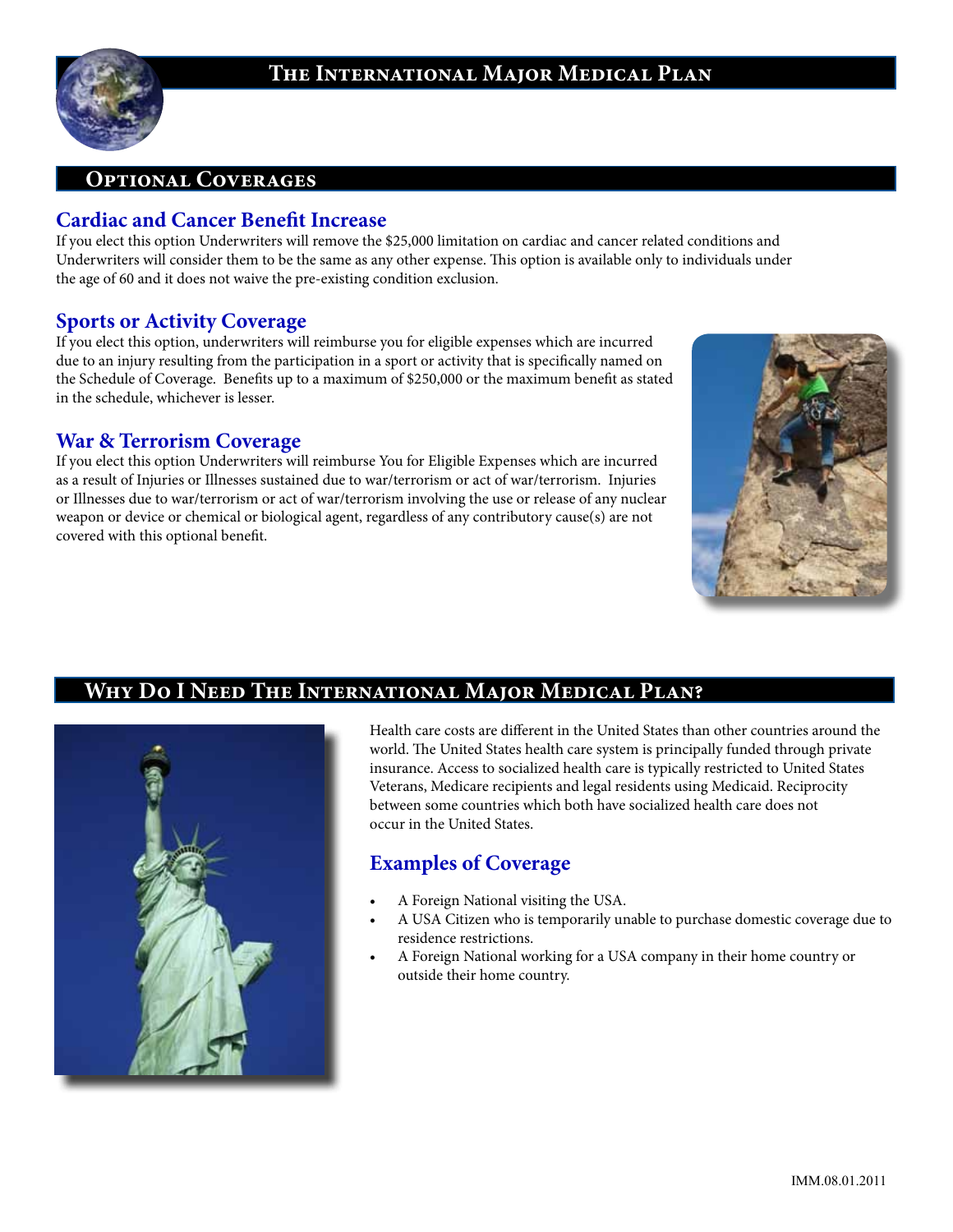

#### **The International Major Medical Plan**

This is a temporary major medical insurance plan intended for indemnification of eligible expenses from injuries or illnesses which occur within a specified geographical area. Benefits may be assignable once validated. Until then, benefits are paid directly to you to reimburse you for necessary medical expenses which have been paid by you, subject to terms and conditions as outlined in the certificate.

| Last Physician Seen: Name Name Name and Security and Security Address Name and Security and Security and Security and Security and Security and Security and Security and Security and Security and Security and Security and  |  |  |  |
|--------------------------------------------------------------------------------------------------------------------------------------------------------------------------------------------------------------------------------|--|--|--|
| Date & Reason Seen: Date et al., 2016. The Reason Seen Reason Seen Reason Seen Reason Seen Reason Seen Reason Seen Reason Seen Reason Seen Reason Seen Reason Seen Reason Seen Reason Seen Reason Seen Reason Seen Reason Seen |  |  |  |
|                                                                                                                                                                                                                                |  |  |  |
| Benefits: Deductible Maximum Benefit                                                                                                                                                                                           |  |  |  |
| Optional Coverages: □ Cardiac/Cancer Benefit Increase                                                                                                                                                                          |  |  |  |

### Please answer all the questions and provide dates and details in the area below

|                                     | Do you have any physical defect or infirmity?             | $\Box$ Yes $\Box$ No | 8.  | Have you ever suffered from any other conditions or      |                      |  |  |  |
|-------------------------------------|-----------------------------------------------------------|----------------------|-----|----------------------------------------------------------|----------------------|--|--|--|
| 2.                                  | Is your sight or hearing defective?                       | $\Box$ Yes $\Box$ No |     | injuries for which medical advice was sought?            | $\Box$ Yes $\Box$ No |  |  |  |
| 3.                                  | Have you ever suffered from any nervous or mental         |                      | 9.  | Have you ever undergone a surgical operation?            | $\Box$ Yes $\Box$ No |  |  |  |
|                                     | condition, fainting episode, blackout, headaches or       |                      | 10. | Have you any reason to believe that a surgical operation |                      |  |  |  |
|                                     | migraines, seizures or paralysis of any kind?             | $\Box$ Yes $\Box$ No |     | may be necessary in the future?                          | $\Box$ Yes $\Box$ No |  |  |  |
| 4.                                  | Have you ever suffered from high blood pressure, a heart  |                      | 11. | Have you ever been declined or accepted on special terms |                      |  |  |  |
|                                     | condition, rheumatic fever or diabetes?                   | $\Box$ Yes $\Box$ No |     | for life, accident or illness insurance?                 | $\Box$ Yes $\Box$ No |  |  |  |
| 5.                                  | Have you ever suffered from a "slipped disc" or other     |                      | 12. | Do you intend to engage in sports or any other pastimes  |                      |  |  |  |
|                                     | spinal disorder, a hernia or any rheumatic or arthritic   |                      |     | that expose you to extra personal injury?                | $\Box$ Yes $\Box$ No |  |  |  |
|                                     | condition?                                                | $\Box$ Yes $\Box$ No | 13. | Are there any additional facts affecting the proposed    |                      |  |  |  |
| 6.                                  | Have you ever suffered from any respiratory, urinary or   |                      |     | insurance which should be disclosed to the underwriters? | $\Box$ Yes $\Box$ No |  |  |  |
|                                     | allergic condition, or any disorder of the stomach or     |                      | 14. | Are you currently taking any medication?                 | $\Box$ Yes $\Box$ No |  |  |  |
|                                     | bowels?                                                   | $\Box$ Yes $\Box$ No | 15. | Do you have any other medical insurance at this time?    | $\Box$ Yes $\Box$ No |  |  |  |
|                                     | Have you ever suffered from any other condition requiring |                      |     |                                                          |                      |  |  |  |
|                                     | medical investigation or hospital treatment?              | $\Box$ Yes $\Box$ No |     |                                                          |                      |  |  |  |
|                                     |                                                           |                      |     |                                                          |                      |  |  |  |
| Dates & Details to Questions #1-15: |                                                           |                      |     |                                                          |                      |  |  |  |

#### DECLARATION

\_\_\_\_\_\_\_\_\_\_\_\_\_\_\_\_\_\_\_\_\_\_\_\_\_\_\_\_\_\_\_\_\_\_\_\_\_\_\_\_\_\_\_\_\_\_\_\_\_\_\_\_\_\_\_\_\_\_\_\_\_\_\_\_\_\_\_\_\_\_\_\_\_\_\_\_\_\_\_\_\_\_\_\_\_\_\_\_\_\_\_\_\_\_\_\_\_\_\_\_\_\_\_\_\_\_ \_\_\_\_\_\_\_\_\_\_\_\_\_\_\_\_\_\_\_\_\_\_\_\_\_\_\_\_\_\_\_\_\_\_\_\_\_\_\_\_\_\_\_\_\_\_\_\_\_\_\_\_\_\_\_\_\_\_\_\_\_\_\_\_\_\_\_\_\_\_\_\_\_\_\_\_\_\_\_\_\_\_\_\_\_\_\_\_\_\_\_\_\_\_\_\_\_\_\_\_\_\_\_\_\_\_ \_\_\_\_\_\_\_\_\_\_\_\_\_\_\_\_\_\_\_\_\_\_\_\_\_\_\_\_\_\_\_\_\_\_\_\_\_\_\_\_\_\_\_\_\_\_\_\_\_\_\_\_\_\_\_\_\_\_\_\_\_\_\_\_\_\_\_\_\_\_\_\_\_\_\_\_\_\_\_\_\_\_\_\_\_\_\_\_\_\_\_\_\_\_\_\_\_\_\_\_\_\_\_\_\_\_ \_\_\_\_\_\_\_\_\_\_\_\_\_\_\_\_\_\_\_\_\_\_\_\_\_\_\_\_\_\_\_\_\_\_\_\_\_\_\_\_\_\_\_\_\_\_\_\_\_\_\_\_\_\_\_\_\_\_\_\_\_\_\_\_\_\_\_\_\_\_\_\_\_\_\_\_\_\_\_\_\_\_\_\_\_\_\_\_\_\_\_\_\_\_\_\_\_\_\_\_\_\_\_\_\_\_

I declare that the above statements are true and complete, and that, apart from the matters declared above, I am in good health and ordinarily enjoy good health. I hereby authorize any licensed physician, medical practitioner, hospital, clinic or other medically related facility, insurance company or other organization, institution or person, that has records or knowledge of me or my health, to release any such information to Petersen International Underwriters or its representatives. I agree that this proposal shall form the basis of the contract should the insurance be effected and any misstatements above may be grounds for rescission. **I understand that pre-existing conditions are not covered until a period of 12 months, treatment free, has elapsed.**